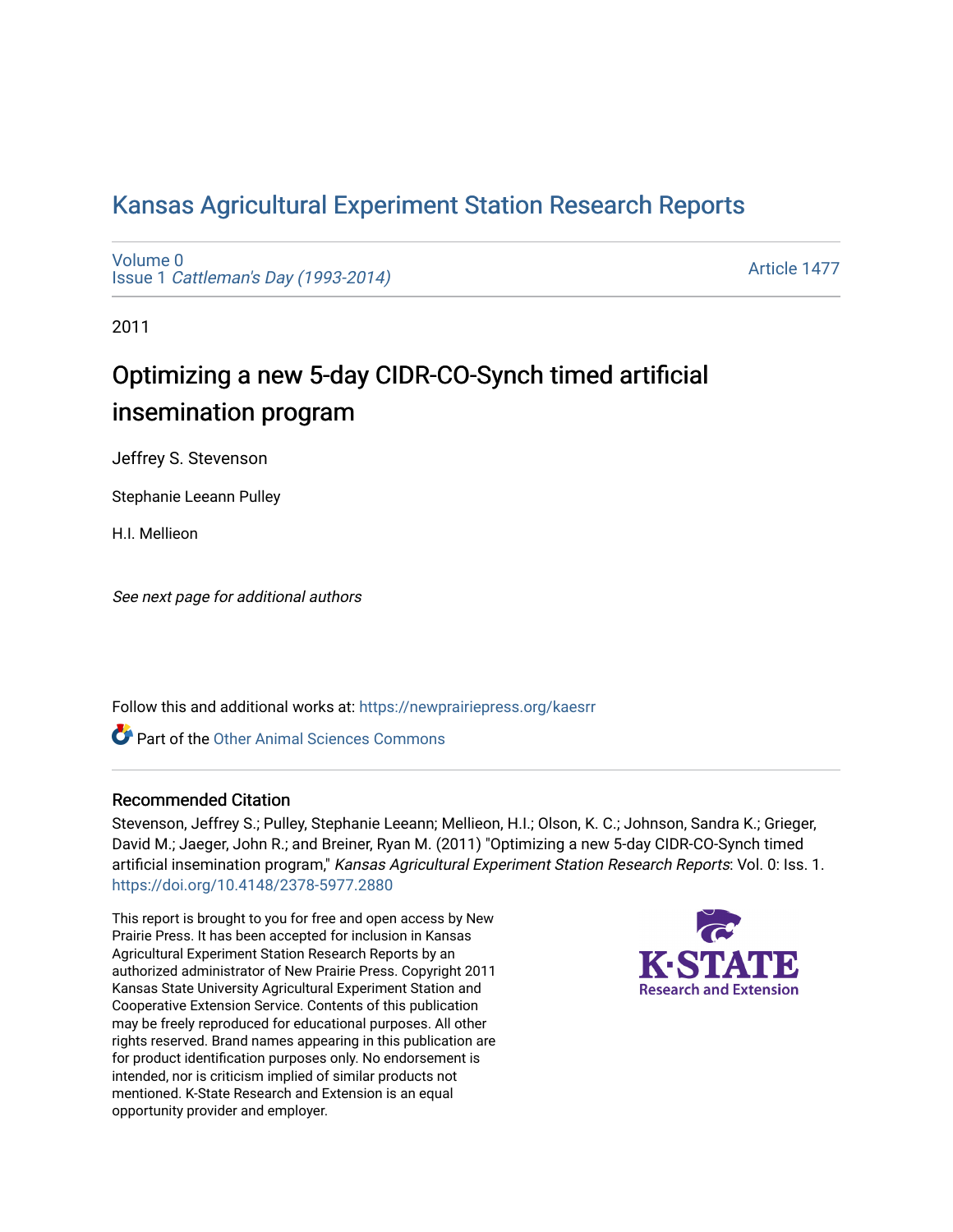# Optimizing a new 5-day CIDR-CO-Synch timed artificial insemination program

#### **Abstract**

The 7-day CO-Synch + CIDR protocol is a popular ovulation-synchronization program used by cow-calf producers to facilitate artificial insemination (AI). A progesterone- impregnated controlled internal drug release (CIDR) insert is placed intravaginally and an injection of gonadotropin-releasing hormone (GnRH) is given. After 7 days, prostaglandin  $F2\alpha(PGF2\alpha)$  is administered and the CIDR insert is removed. Between 58 and 72 hours after insert removal, cows are inseminated after another injection of GnRH to induce ovulation. Timed AI pregnancy rates generally have ranged from 40 to 60% when suckled cows are treated with the 7-day CO-Synch + CIDR protocol.

### Keywords

Kansas Agricultural Experiment Station contribution; no. 11-171-S; Report of progress (Kansas State University. Agricultural Experiment Station and Cooperative Extension Service); 1047; Cattlemen's Day, 2011; Beef; CIDR-CO-Synch; Time artificial insemination

### Creative Commons License



This work is licensed under a [Creative Commons Attribution 4.0 License](https://creativecommons.org/licenses/by/4.0/).

### Authors

Jeffrey S. Stevenson, Stephanie Leeann Pulley, H.I. Mellieon, K. C. Olson, Sandra K. Johnson, David M. Grieger, John R. Jaeger, and Ryan M. Breiner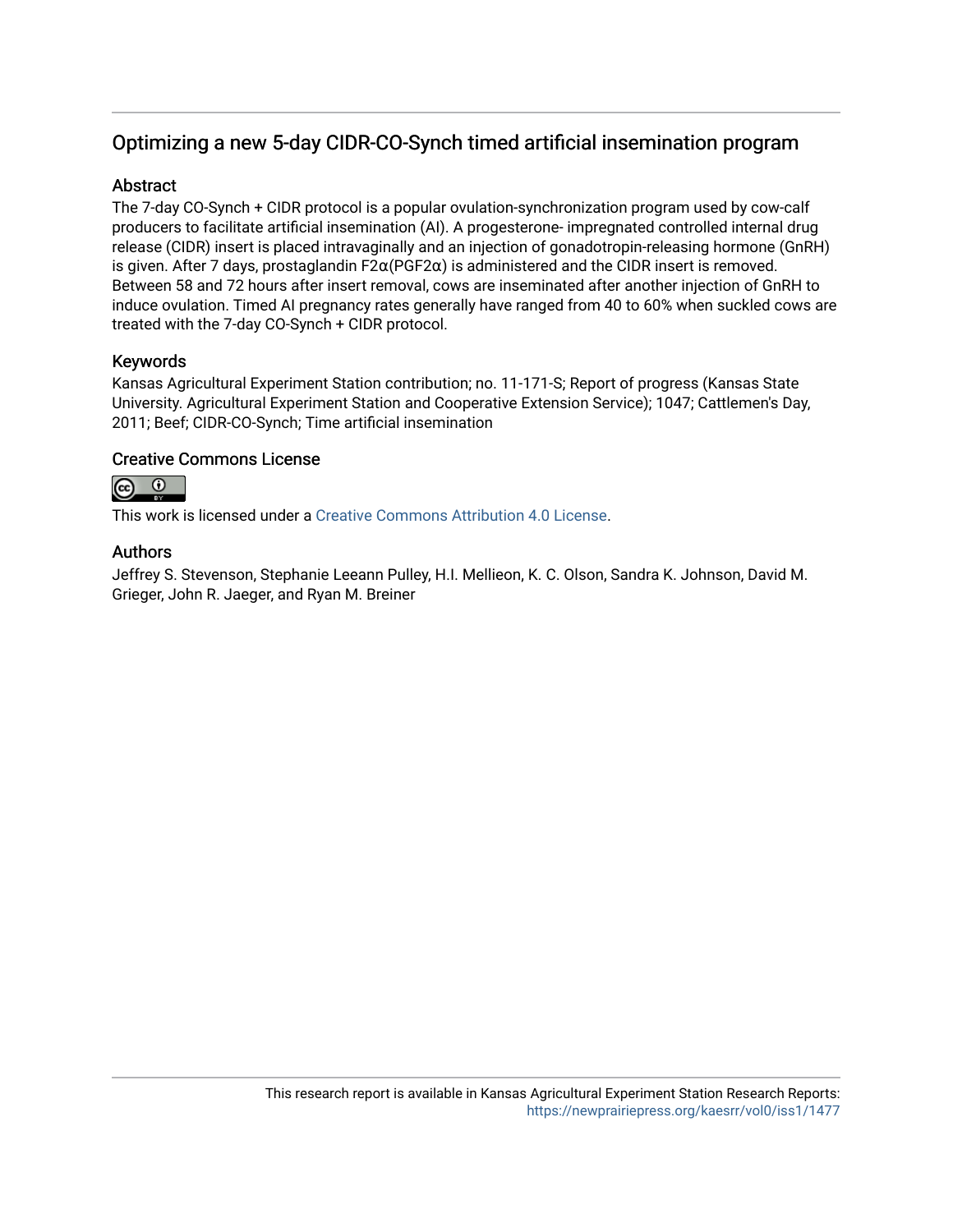# Optimizing a New 5-day CIDR-CO-Synch Timed Artificial Insemination Program

# *J.S. Stevenson, S.L. Pulley, H.I. Mellieon, K.C. Olson, J.R. Jaeger, S.K. Johnson, D.M. Grieger, and R.A. Breiner*

## Introduction

The 7-day CO-Synch + CIDR protocol is a popular ovulation-synchronization program used by cow-calf producers to facilitate artificial insemination (AI). A progesterone-impregnated controlled internal drug release (CIDR) insert is placed intravaginally and an injection of gonadotropin-releasing hormone (GnRH) is given. After 7 days, prostaglandin  $F_{2\alpha}$  (PGF $_{2\alpha}$ ) is administered and the CIDR insert is removed. Between 58 and 72 hours after insert removal, cows are inseminated after another injection of GnRH to induce ovulation. Timed AI pregnancy rates generally have ranged from 40 to 60% when suckled cows are treated with the 7-day CO-Synch + CIDR protocol.

Reducing the period of follicular dominance in a 5-day compared with a 7-day CIDR insert program resulted in a new follicular wave producing a younger dominant follicle. When a CIDR insert is placed at the beginning of the protocol and removed after 7 days at the same time  $\mathrm{PGF}_{2n}$  is injected, the newly developed dominant follicle is approximately 5 days old. In contrast, when the CIDR insert is removed after 5 days, the newly developed dominant follicle is smaller in diameter and 2 days younger. Concentrations of progesterone decline when the corpus luteum regresses in response to  $PGF_{2a}$  and the exogenous source of progesterone in the CIDR insert is removed. The dominant follicles then mature in both scenarios and secrete sufficient estradiol to cause estrus. The younger and smaller follicle must develop longer in a low-progesterone proestrous environment that is more favorable to produce a more fertile egg. Actual comparisons of fertility of 5- vs. 7-day CIDR programs have generally shown improved fertility for the 5-day program when applied to suckled beef cattle.

The disadvantage of the 5-day program is the corpus luteum that develops in response to the GnRH injection given at CIDR insertion is less responsive to  $\mathrm{PGF}_{2a}$  because it is younger and less mature. Therefore, to make a 5-day program successful, a second or larger dose of  $PGF_{2\alpha}$  must be given. The objective of this study was to determine whether a single large or double dose of  $\mathrm{PGF}_{2a}$  would be as effective as two doses given 8 hours apart. The control was a single dose of  $\mathrm{PGF}_{2a}$  at CIDR insert removal.

# Experimental Procedures

This study was part of a multi-location study in which more than 2,420 cows were treated in 13 different locations in 8 states. The study was conducted in lactating postpartum beef cows. Three locations of cows were treated in Kansas: (1) Purebred Angus, Hereford, and Simmental cows at the Kansas State University Purebred Beef Unit; (2) Angus x Hereford cows at the Kansas State University Commercial Cow-Calf Unit; and (3) Angus cows at the Kansas State University Agricultural Research Center– Hays. Cows were allotted randomly to treatments based on breed, age (primiparous vs.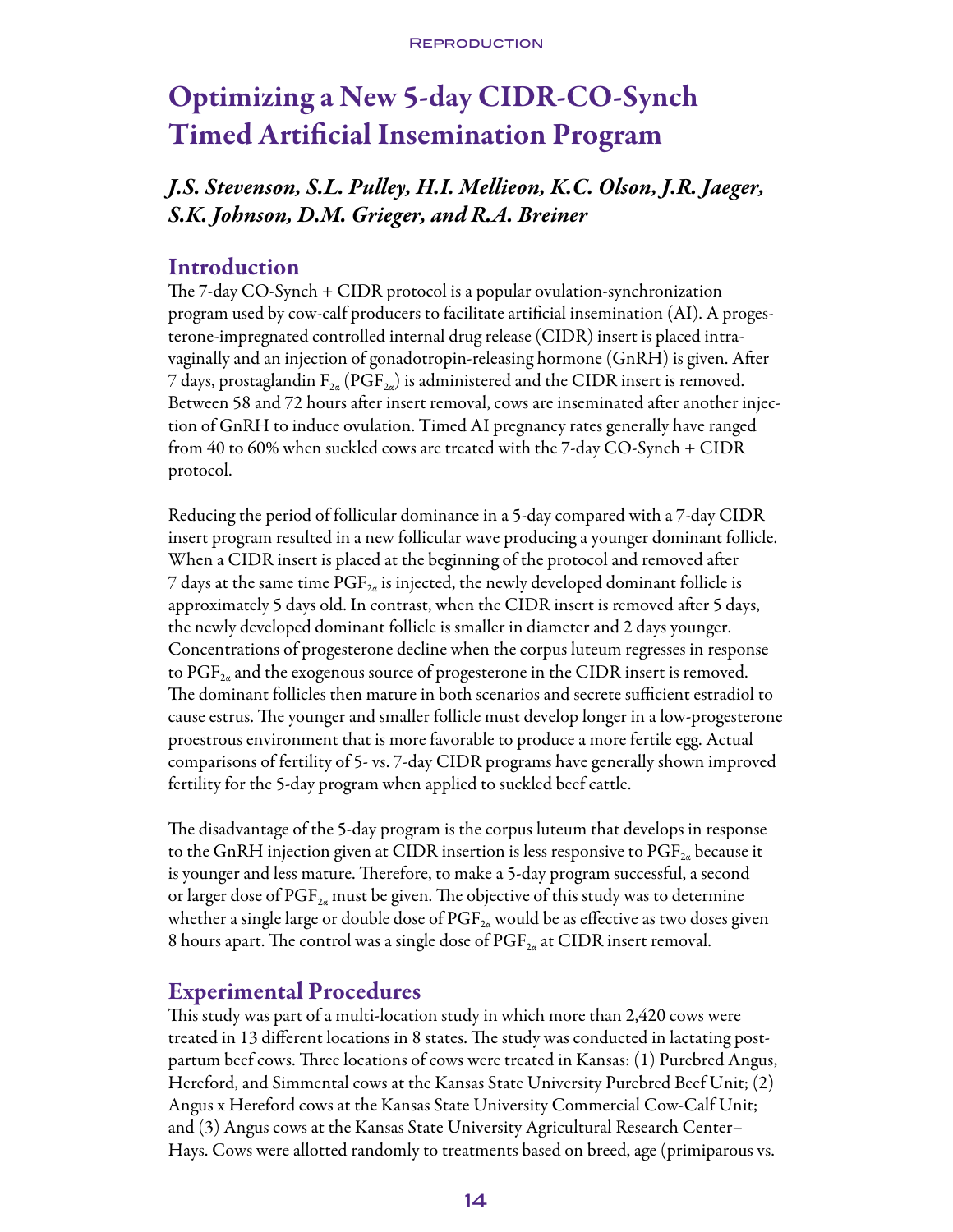multiparous), and days postpartum at the onset of the treatment scheme. In total, we treated 591 cows at our Kansas locations.

# Treatments

On day -5, cows were assigned a body condition score ( $1 = \text{thin}$ ;  $9 = \text{very fat}$ ), were administered 100 μg GnRH (Factrel; Pfizer Animal Health, New York, NY), and received an intravaginal progesterone-releasing CIDR insert (Pfizer Animal Health; Figure 1). On day 0, CIDR inserts were removed and cows received 1 of 3 treatments of PGF<sub>2a</sub> at the time of CIDR insert removal: (1) two doses (2 x 5 mL) of Lutalyse (Pfizer Animal Health)8 hours apart with the initial injection administered at CIDR insert removal (2 x 8 hours), (2) double dose (10 mL) of Lutalyse (Double dose), or (3) one dose (5 mL) of Lutalyse (Single dose). All cows were inseminated 72 hours after CIDR removal concurrent with another 100-μg injection of GnRH. Cleanup bulls were placed with cows no sooner than 12 days after timed AI or cows were observed for estrus and reinseminated (Purebred Beef Unit). The breeding season averaged 65 days in duration, but ranged from 45 to 96 days across locations.

## *Cyclicity*

Blood samples were collected on day -15 and -5 (CIDR insertion) to determine concentrations of progesterone (Figure 1). At the Purebred Beef Unit, additional blood samples were collected on days 0 and 3 to determine if the corpus luteum regressed (luteolysis) in response to treatment.

## *Tail paint scoring*

At CIDR insert removal all cows were marked with tail paint (Aerosol Tell Tail, FIL Agritech, Homer, NY). At timed AI, tail paint scores were assessed:  $1 = \text{tail}$  paint was completely gone;  $2 = \text{tail}$  paint was partially gone, obvious signs of mounting;  $3 = \text{tail}$ paint was undisturbed, no signs of mounting.

## *Pregnancy diagnosis*

Pregnancy rates were determined via transrectal ultrasonography (Aloka 500V, 5 MHz rectal transducer, Wallingford, CT) between 33 and 35 days after timed AI. Overall breeding season pregnancy rates and embryonic losses after the initial positive pregnancy diagnosis were determined between 35 and 45 days after the end of the breeding season via ultrasonography.

# Results and Discussion

Only 42.8% of the cows enrolled in the study had previous elevated concentrations of progesterone on either day -15, day -5, or both, and were considered to be cycling by day -5 when the timed AI program was initiated. Pregnancy rates per AI were greater for cows that were cycling compared with noncycling cows (53.4% vs. 45.6%, respectively). Cycling cows  $(n = 249)$  were 1.5 times (95% confidence intervals = 1.17 to 2.3) more  $(P=0.02)$  likely to become pregnant after the timed AI than noncycling cows  $(n = 335)$ . Cows 3 or more years old  $(n = 419)$  were 1.6 times (95% confidence intervals = 1.0 to 2.4) more (P=0.035) likely to conceive after timed AI than 2-year-old cows  $(n = 165)$ .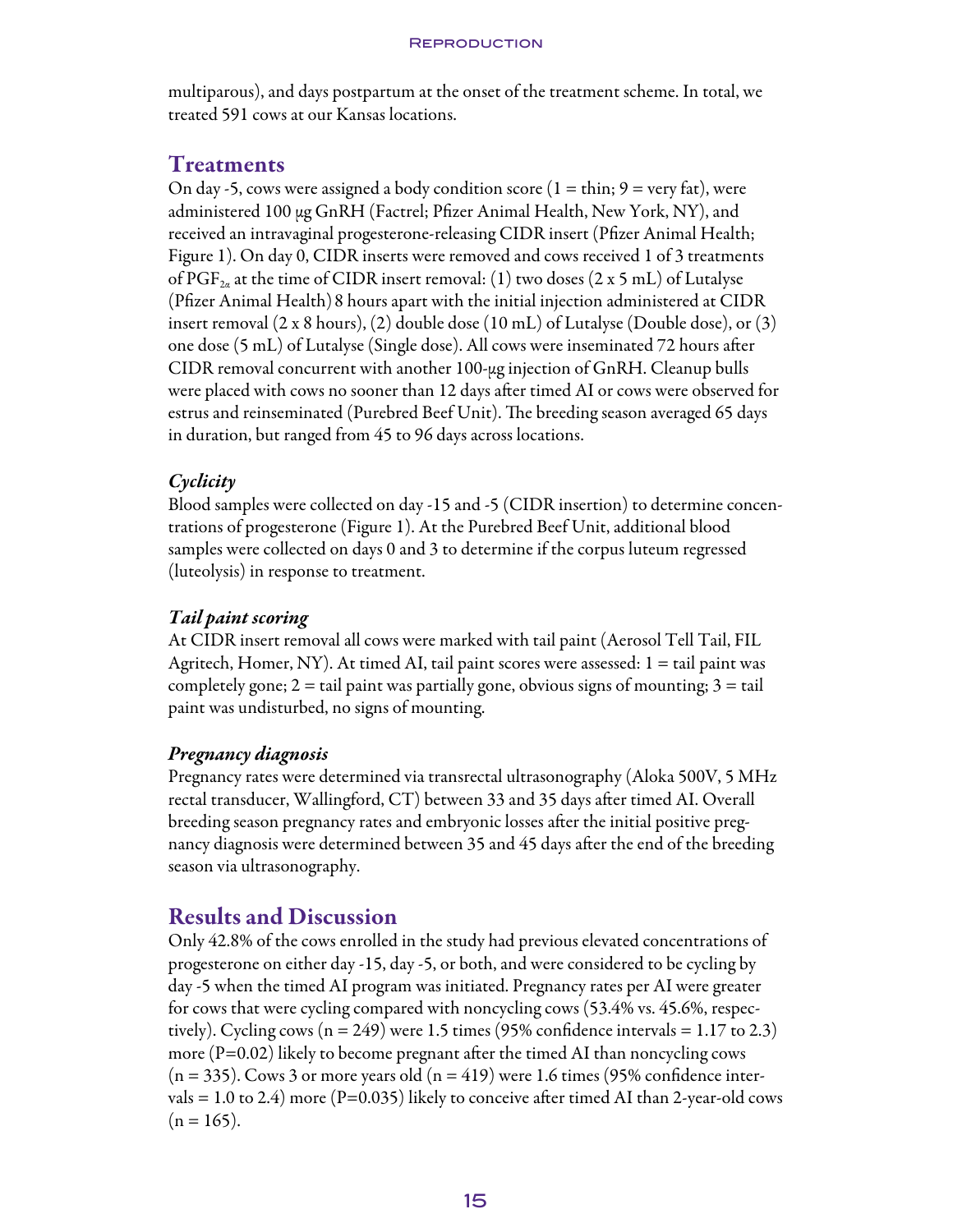#### **REPRODUCTION**

Proportion of cows having luteolysis after treatment did not differ (Table 1). Tail paint score did not differ among treatments, indicating that cows likely came into estrus at similar intervals after treatment and before AI. Timed AI pregnancy rates were greater (P=0.02) for cows receiving the two doses of  $\mathrm{PGF}_{2\alpha}$  administered 8 hours apart compared with a single dose (Table 1). Timed AI pregnancy rates in cows receiving the double dose of  $PGF_{2a}$  was intermediate and did not differ from the other 2 treatments. Pregnancy loss after the timed AI and final breeding-season pregnancy rates did not differ among treatments (Table 1).

More cows 3 or more years of age were pregnant at the end of the breeding season  $(2$ -year-olds = 79.4% vs. 3+year-olds = 93.8%). Cows 3 or more years old  $(n = 419)$ were 3.9 times (95% confidence intervals = 2.2 to 6.7) more (P<0.001) likely to be pregnant at the end of the breeding season than 2-year-old cows ( $n = 165$ ). In addition, cows having body condition scores of 6 or more tended (P=0.07) to have had greater end-of-breeding season pregnancy rates at 90.9% compared with 88.6% for cows having body condition scores of 5 or less.

Our Kansas results were similar to those in the full study. Timed AI pregnancy rates were 55% (n = 800), 51% (n = 806), and 48% (n = 800) for the cows receiving the 2 doses (8 hours apart) of  $\mathrm{PGF}_{2a}$ , the double dose, and the single dose, respectively. Timed AI pregnancy rates were greater for cows receiving the two doses of  $\mathrm{PGF}_{2a}$ administered 8 hours apart compared with a single dose. Timed AI pregnancy rates in cows receiving the double dose of  $PGF_{2\alpha}$  was intermediate and did not differ from the other 2 treatments.

## **Implications**

These results indicate that two doses of  $\mathrm{PGF}_{2a}$  administered 8 hours apart are required to maximize timed AI pregnancy rates, but pregnancy rates were not different from those when the double dose of  $PGF_{2a}$  was given. The disadvantage of the 5- vs. 7-day CIDR-CO-Synch programs is the necessity of injecting the extra dose of  $\mathrm{PGF}_{2a}$ . Timed AI pregnancy rates may not justify the extra expense, but the 5-day program does offer a viable alternative to the 7-day program to produce timed AI pregnancy rates in excess of 50%.